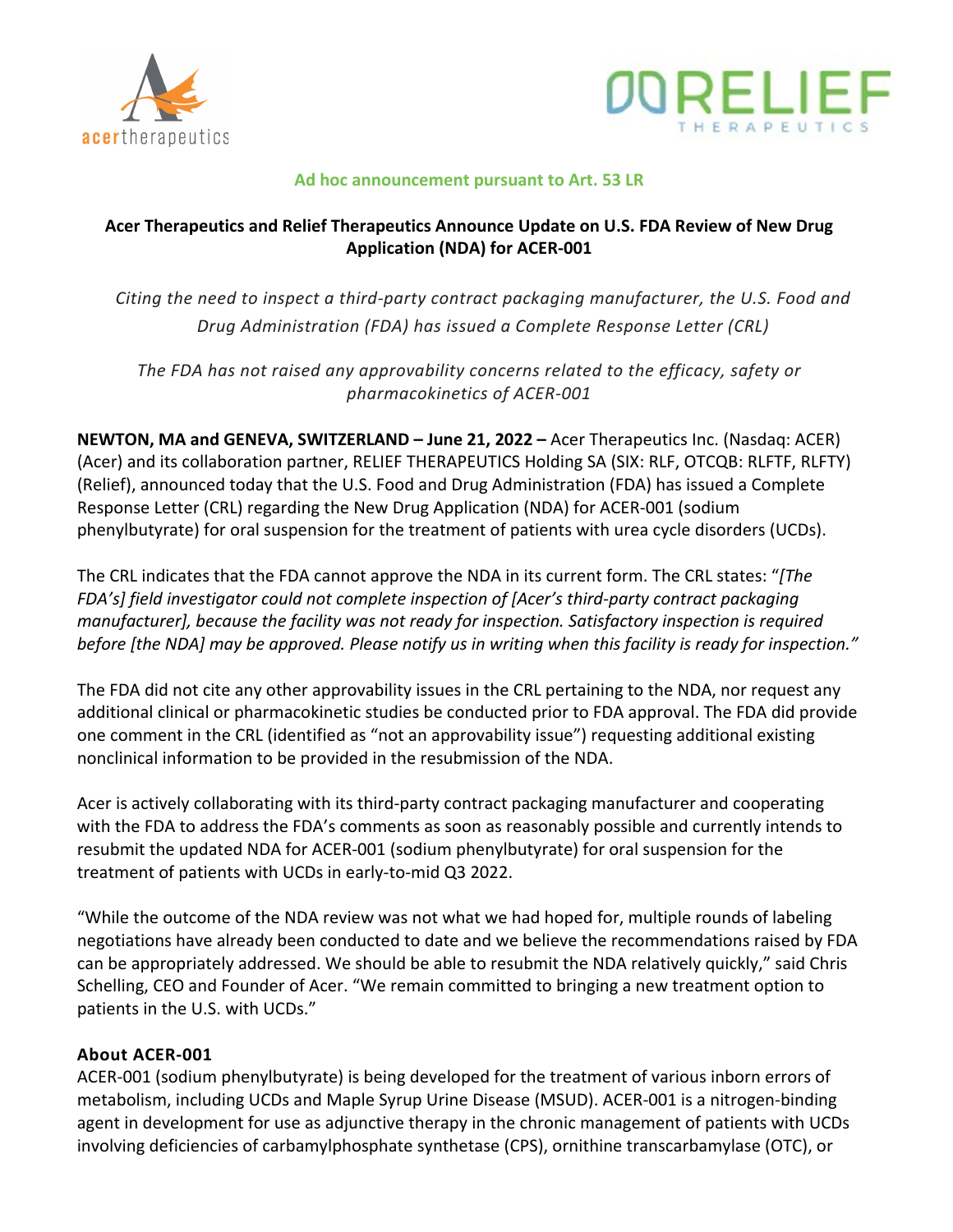argininosuccinic acid synthetase (AS). ACER-001 is a polymer coated formulation that, when taken within 5 minutes, helps prevent the coating from dissolving. ACER-001 has been granted orphan drug designation by the FDA for MSUD. ACER-001 is an investigational product candidate which has not been approved by FDA, the European Medicines Agency (EMA), or any other regulatory authority. There can be no assurance that Acer will be able to meet its intended resubmission timeline for the NDA, that FDA inspection of the third-party contract packaging manufacturer facility will be satisfactory, that such inspection is the only impediment to FDA approval of a resubmitted NDA, that a resubmitted NDA will otherwise be approved by the FDA, or that ACER-001 will be approved for any indication.

## **About Acer Therapeutics Inc.**

Acer is a pharmaceutical company focused on the acquisition, development and commercialization of therapies for serious rare and life-threatening diseases with significant unmet medical needs. Acer's pipeline includes four investigational programs: ACER-001 (sodium phenylbutyrate) for treatment of various inborn errors of metabolism, including urea cycle disorders (UCDs) and Maple Syrup Urine Disease (MSUD); ACER-801 (osanetant) for treatment of induced Vasomotor Symptoms (iVMS); EDSIVO™ (celiprolol) for treatment of vascular Ehlers-Danlos syndrome (vEDS) in patients with a confirmed type III collagen (COL3A1) mutation; and ACER-2820 (emetine), a host-directed therapy against a variety of viruses, including cytomegalovirus, Zika, dengue, Ebola and COVID-19. For more information, visit [www.acertx.com.](http://www.acertx.com/)

## **About RELIEF THERAPEUTICS Holding SA**

Relief focuses primarily on clinical-stage programs based on molecules with a history of clinical testing and use in human patients or a strong scientific rationale. Relief has a Collaboration and License Agreement with Acer Therapeutics for the worldwide development and commercialization of ACER-001 (sodium phenylbutyrate) for the treatment of various inborn errors of metabolism, including UCDs and Maple Syrup Urine Disease (MSUD). Relief also continues to study aviptadil for several possible lung related conditions. Finally, Relief's 2021 acquisitions of APR Applied Pharma Research SA and AdVita Lifescience GmbH brought to Relief a diverse pipeline of marketed and development-stage programs.

RELIEF THERAPEUTICS Holding SA is listed on the SIX Swiss Exchange under the symbol RLF and quoted in the U.S. on OTCQB under the symbols RLFTF and RLFTY. For more information, visit [www.relieftherapeutics.com](http://www.relieftherapeutics.com/) Follow Relief on [LinkedIn.](https://www.linkedin.com/company/relief-therapeutics-holding-sa/?viewAsMember=true)

## **Acer Forward-Looking Statements**

This press release contains "forward-looking statements" that involve substantial risks and uncertainties for purposes of the safe harbor provided by the Private Securities Litigation Reform Act of 1995. All statements, other than statements of historical facts, included in this press release regarding strategy, future operations, timelines for clinical study enrollment or regulatory actions, or otherwise, future financial position, future revenues, projected expenses, regulatory submissions, actions or approvals, cash position, liquidity, prospects, plans and objectives of management are forward-looking statements. Examples of such statements include, but are not limited to, statements relating to the potential for our investigational product candidates to safely and effectively treat diseases and to be approved for marketing; our ability to submit regulatory filings (including for ACER-001 for oral suspension for the treatment of patients with UCDs) within intended timeframes, to address satisfactorily the requirements for regulatory approval (including through FDA inspection of our thirdparty contract packaging manufacturer for ACER-001 for oral suspension for the treatment of patients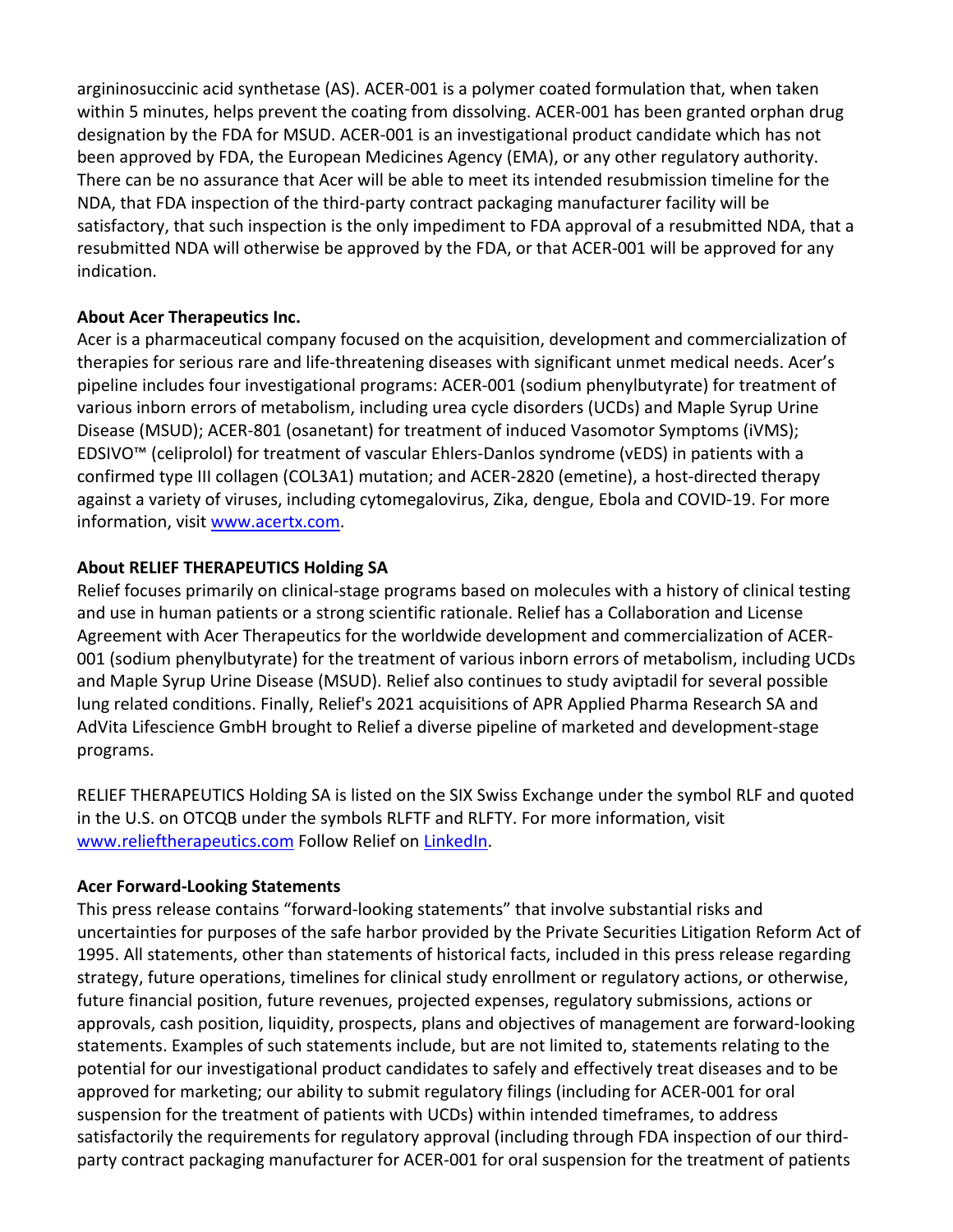with UCDs), or to otherwise address satisfactorily the requirements for and to obtain regulatory approval (including approval by the FDA of a resubmitted NDA for ACER-001 for oral suspension for the treatment of patients with UCDs); our ability to close upon and obtain the proceeds of any financing arrangements as well as to satisfy the ongoing conditions and requirements for maintaining the financing facilities and avoiding default or an accelerated payment requirement; the commercial or market opportunity of any of our product candidates in any target indication and any territory; our ability to secure the additional capital necessary to fund our various product candidate development programs; the adequacy of our capital to support our future operations and our ability to successfully fund, initiate and complete clinical trials and regulatory submissions for ACER-001, ACER-801, EDSIVO™ or our other product candidates; the ability to protect our intellectual property rights; our strategy and business focus; and the development, expected timeline and commercial potential of any of our product candidates. Our pipeline products are under investigation and their safety and efficacy have not been established and there is no guarantee that any of our investigational products in development will receive health authority approval or become commercially available for the uses being investigated. We may not actually achieve the plans, carry out the intentions or meet the expectations or projections disclosed in the forward-looking statements and you should not place undue reliance on these forward-looking statements. Such statements are based on management's current expectations and involve risks and uncertainties. Actual results and performance could differ materially from those projected in the forward-looking statements as a result of many factors, including, without limitation, risks and uncertainties associated with the ability to project future cash utilization and reserves needed for contingent future liabilities and business operations, the availability of sufficient resources to fund our various product candidate development programs and to meet our business objectives and operational requirements, the fact that the results of earlier studies and trials may not be predictive of future clinical trial results, the protection and market exclusivity provided by our intellectual property, risks related to the drug development and the regulatory approval process, including the timing and requirements of regulatory actions, and the impact of competitive products and technological changes. We disclaim any intent or obligation to update these forward-looking statements to reflect events or circumstances that exist after the date on which they were made. You should review additional disclosures we make in our filings with the Securities and Exchange Commission, including our Annual Report on Form 10-K and Quarterly Reports on Form 10-Q. You may access these documents for no charge at http://www.sec.gov.

#### **Relief Forward-Looking Statements**

This communication expressly or implicitly contains certain forward-looking statements concerning RELIEF THERAPEUTICS Holding SA and its businesses. Such statements involve certain known and unknown risks, uncertainties and other factors, including (i) whether the FDA will approve Acer's NDA for ACER-001, (ii) whether RELIEF THERAPEUTICS Holding SA will submit an application for approval of ACER-001 in Europe and the timing of filing such application, (iii) whether any such application submitted to European authorities seeking marketing authorization for ACER-001 for the treatment of patients in Europe with UCDs will be approved, and (iv) those other risks, uncertainties and factors described in RELIEF THERAPEUTICS Holding SA's press releases and filings with the SIX Swiss Exchange and the U.S. Securities and Exchange Commission, all of which could cause the actual results, financial condition, performance or achievements of RELIEF THERAPEUTICS Holding SA to be materially different from any future results, performance or achievements expressed or implied by such forward-looking statements. RELIEF THERAPEUTICS Holding SA is providing this communication as of this date and does not undertake to update any forward-looking statements contained herein as a result of new information, future events or otherwise.